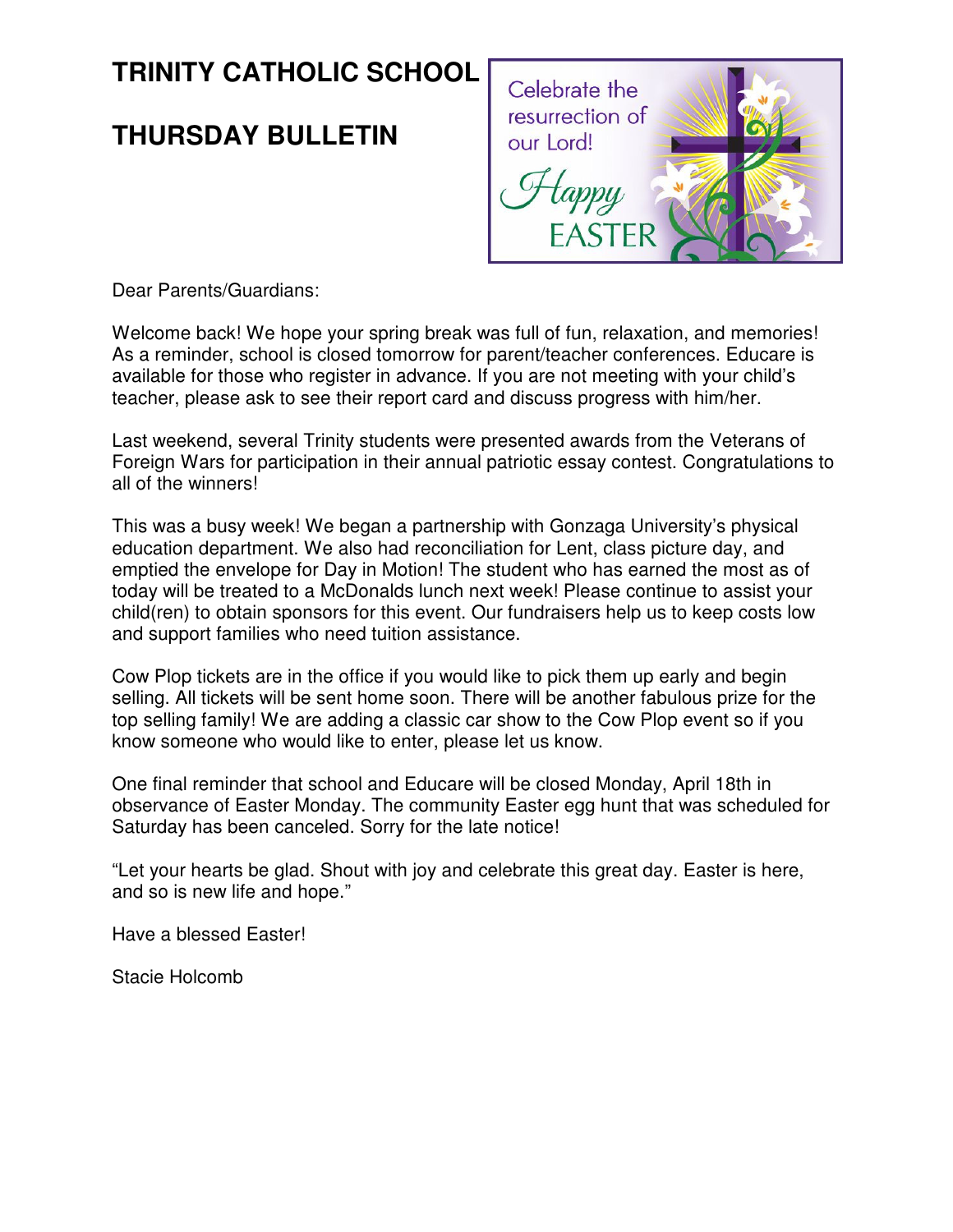

**Easter Sunday: 9:30 a.m. (English); 12:30 p.m. (Spanish**)

#### **EASTER MONDAY**

There will be no school or Educare on Easter Monday, **April 18.**

## **END OF 3RD QUARTER & VOLUNTEER HOURS**

Third quarter today, **April 13.** I will be sending out updated volunteer hour letters mid April. If you have not already logged your volunteer hours in, please take a minute to do so:

#### **How To Log In Volunteer Hours**

- 1. Log into your Sycamore account
- 2. Go to the MY SCHOOL tab
- 3. Click on SERVICE LOGS

4. In the top right corner click NEW LOG

- 5. Select OPPORTUNITY from drop down menu
- 6. Enter information
- 7. Submit

#### **UNIFORM EXCHANGE INVENTORY**

Attached please find a current list of available uniforms (free). Contact Jen Movradinov to obtain one of these items. mooloche@hotmail.com.